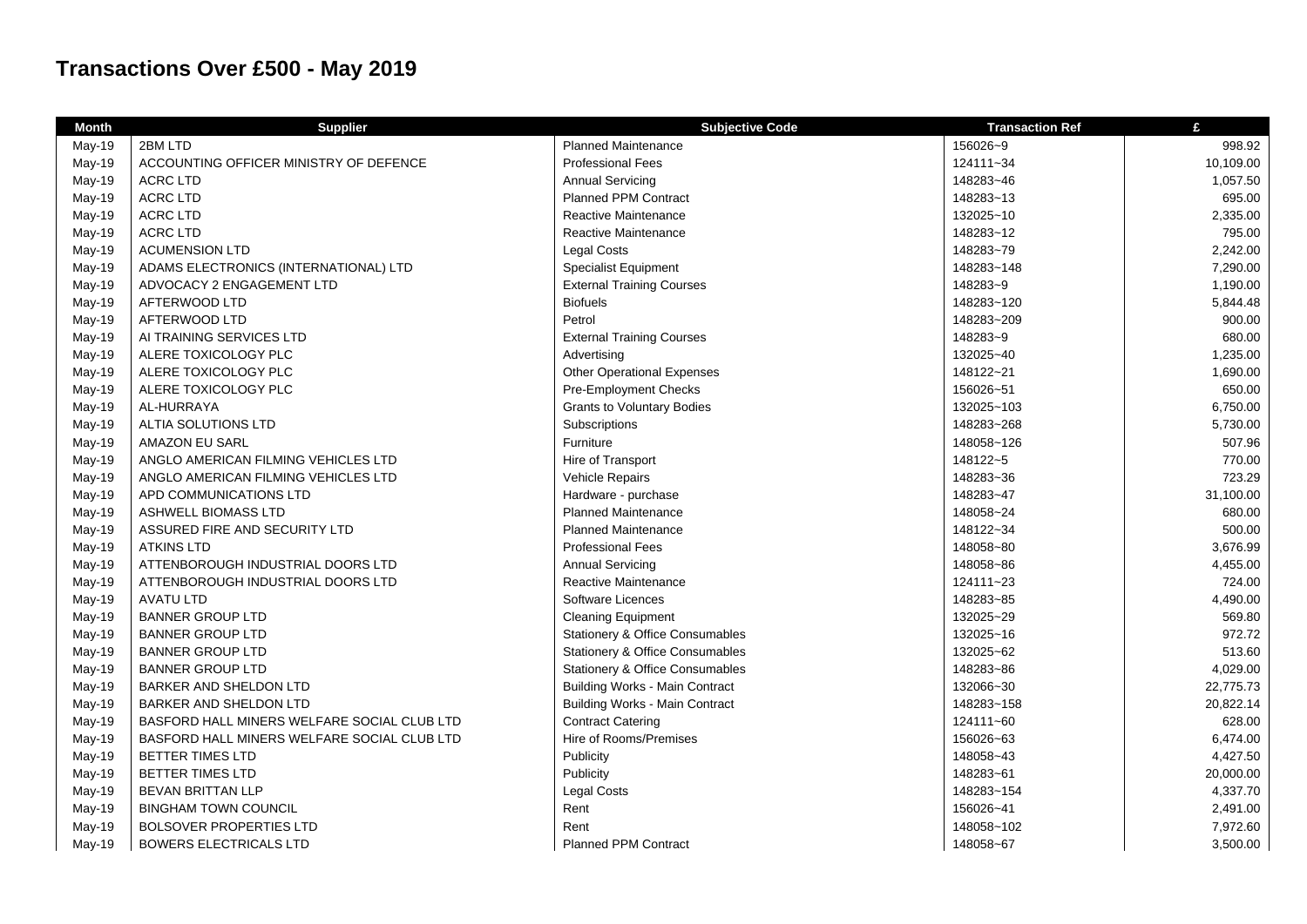| <b>Month</b> | <b>Supplier</b>                       | <b>Subjective Code</b>                   | <b>Transaction Ref</b> | £          |
|--------------|---------------------------------------|------------------------------------------|------------------------|------------|
| May-19       | <b>BOWERS ELECTRICALS LTD</b>         | <b>Planned PPM Contract</b>              | 148283~90              | 4,800.00   |
| May-19       | BRIAN TOTTY SIGNS AND DESIGN LTD      | <b>Building Works - Other</b>            | 148058~28              | 1,590.00   |
| May-19       | <b>BRITISH GAS BUSINESS</b>           | Electricity                              | 133051~3               | 697.93     |
| May-19       | <b>BRITISH TELECOMMUNICATIONS PLC</b> | Mobile Phone Call Charges & Contract Cos | 148283~55              | 648.49     |
| May-19       | BRITISH TELECOMMUNICATIONS PLC        | <b>Network Services</b>                  | 148283~101             | 1,942.73   |
| May-19       | BRITNELL TREE SERVICES LTD            | <b>Grounds Maintenance</b>               | 148283~27              | 500.00     |
| May-19       | <b>BROOK STREET (UK) LTD</b>          | Agency / Temp Staff                      | 148283~232             | 2,322.74   |
| May-19       | <b>BROXTOWE BOROUGH COUNCIL</b>       | Rent                                     | 148283~317             | 5,847.75   |
| May-19       | <b>BT GLOBAL SERVICES</b>             | Airwave                                  | 148283~7               | 541.66     |
| May-19       | <b>BTS HOLDINGS PLC</b>               | Software Licences                        | 148283~85              | 6,437.00   |
| May-19       | <b>BUDDILTD</b>                       | Maintenance / Consumables Specialist Ope | 156026~25              | 2,475.00   |
| May-19       | C WALTON LTD                          | Hire of Rooms/Premises                   | 148283~142             | 500.00     |
| May-19       | CAPITA BUSINESS SERVICES LTD          | <b>Hotel Accommodation</b>               | 132066~3               | 792.00     |
| May-19       | CAPITA BUSINESS SERVICES LTD          | <b>Hotel Accommodation</b>               | 148050~9               | 3,451.85   |
| May-19       | CAPITA BUSINESS SERVICES LTD          | <b>Hotel Accommodation</b>               | 148058~5               | 2,030.22   |
| May-19       | CAPITA BUSINESS SERVICES LTD          | <b>Hotel Accommodation</b>               | 148058~52              | 634.00     |
| May-19       | CAPITA BUSINESS SERVICES LTD          | <b>Hotel Accommodation</b>               | 148058~74              | 1,117.58   |
| May-19       | CATCH 22 CHARITY LTD                  | Other PA Grants                          | 148283~265             | 156,142.00 |
| May-19       | <b>CELLEBRITE UK LTD</b>              | Software Licences                        | 156026~26              | 8,000.00   |
| May-19       | CENTRAL (HIGH RISE) LTD               | Pest Control                             | 148058~97              | 1,136.00   |
| May-19       | <b>CERTAS ENERGY UK LTD</b>           | <b>Diesel</b>                            | 132025~1               | 15,186.00  |
| May-19       | <b>CERTAS ENERGY UK LTD</b>           | <b>Diesel</b>                            | 148058~2               | 15,683.55  |
| May-19       | <b>CERTAS ENERGY UK LTD</b>           | <b>Diesel</b>                            | 148283~29              | 10,407.00  |
| May-19       | <b>CERTAS ENERGY UK LTD</b>           | Petrol                                   | 148283~208             | 10,722.00  |
| May-19       | CHANGING LIVES (THE CYRENIANS LTD)    | <b>Grants to Voluntary Bodies</b>        | 132025~103             | 25,000.00  |
| May-19       | <b>CHARLES FELLOWS SUPPLIES LTD</b>   | Detained Persons - Clothing              | 148283~207             | 2,160.00   |
| May-19       | <b>CINTRA LTD</b>                     | Interpreters Fees & Translators Fees     | 124111~70              | 734.30     |
| May-19       | <b>CINTRA LTD</b>                     | Interpreters Fees & Translators Fees     | 148050~27              | 36,981.85  |
| May-19       | <b>CJR MIDLANDS LTD</b>               | Fees - Statutory                         | 156026~40              | 1,338.50   |
| May-19       | <b>CLASSIC LIFTS LTD</b>              | Land Purchase                            | 148283~313             | 2,470.85   |
| May-19       | <b>COLLEGE OF POLICING</b>            | <b>External Training Courses</b>         | 148283~9               | 14,874.00  |
| May-19       | <b>COMMUNITIES INC</b>                | <b>Grants to Voluntary Bodies</b>        | 132025~103             | 8,000.00   |
| May-19       | CONSULT 47                            | <b>Building Works - Main Contract</b>    | 148283~158             | 4,115.04   |
| May-19       | CONSULT 47                            | Fees - Other                             | 132159~6               | 1,839.33   |
| May-19       | <b>COOLERAID LTD</b>                  | Food                                     | 148283~277             | 800.00     |
| May-19       | <b>COONEEN AT WORK LTD</b>            | Clothing & Uniforms                      | 148283~199             | 12,517.92  |
| May-19       | <b>COONEEN AT WORK LTD</b>            | Clothing & Uniforms                      | 148283~42              | 21,418.25  |
| May-19       | COOPER PLANT TRANSPORT LTD            | Fees - Other                             | 148058~79              | 7,425.00   |
| May-19       | <b>CORONA ENERGY</b>                  | Gas                                      | 148283~155             | 39,511.09  |
| May-19       | CRAIGARD (SHERWOOD PARK) LTD          | Service Charge                           | 124111~65              | 1,079.38   |
| May-19       | CREST ADVISORY (UK) LTD               | Specific Grants awarded                  | 156026~30              | 12,500.00  |
| May-19       | <b>CROSSBOW EDUCATION LTD</b>         | <b>Consultants Fees</b>                  | 148283~259             | 5,392.50   |
| May-19       | <b>CROSSBOW EDUCATION LTD</b>         | Other IT Costs                           | 148283~238             | 2,250.00   |
| May-19       | <b>CROWD TECHNOLOGIES LTD</b>         | Software Licences                        | 148058~123             | 20,556.00  |
| May-19       | <b>CYCLESCHEME LTD</b>                | Salary Deductions - Cycle to Work Scheme | 148283~179             | 4,485.83   |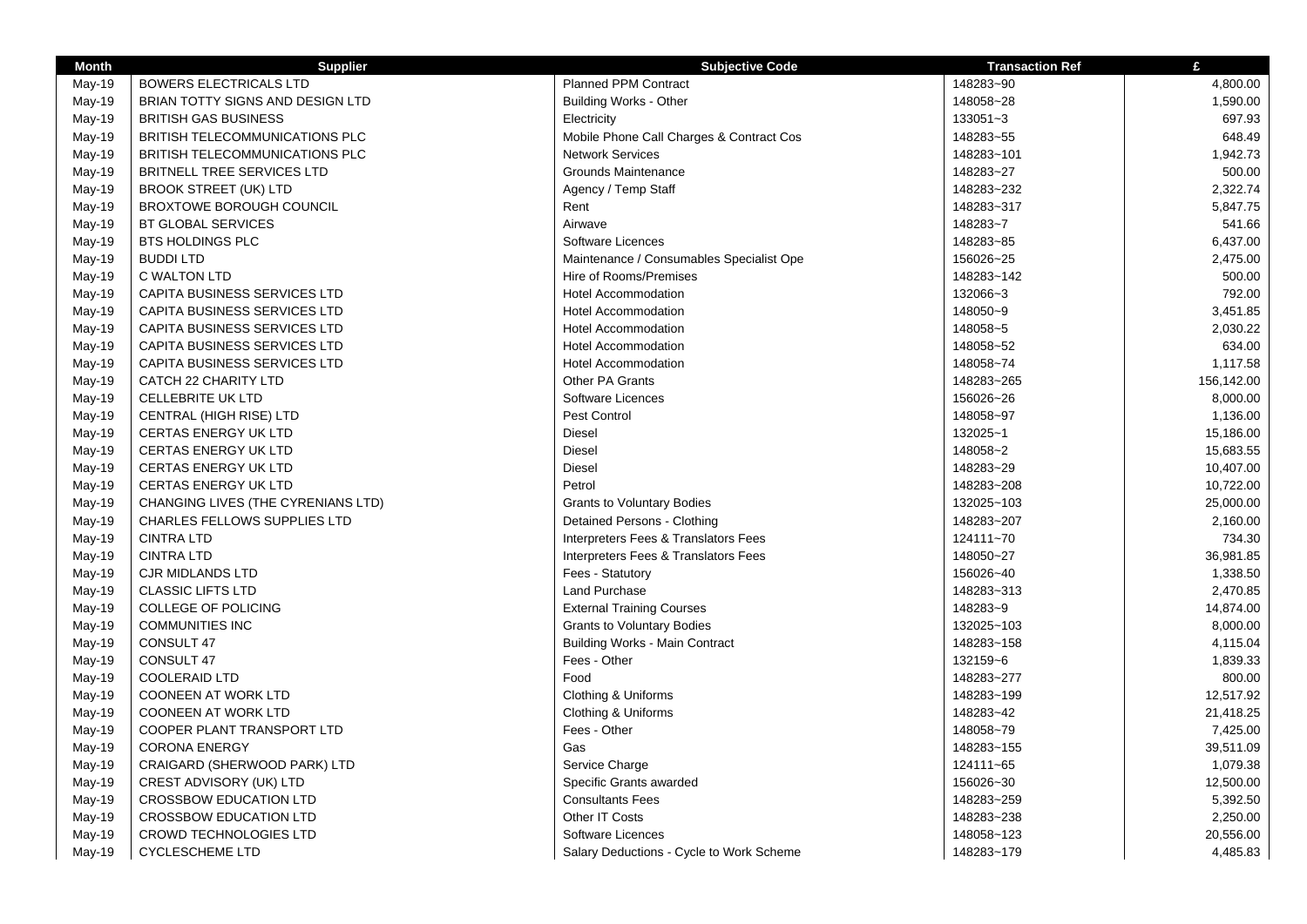| <b>Month</b> | <b>Supplier</b>                      | <b>Subjective Code</b>                   | <b>Transaction Ref</b> | £         |
|--------------|--------------------------------------|------------------------------------------|------------------------|-----------|
| May-19       | DATA PRO IT LTD                      | Hardware - purchase                      | 148283~47              | 2,479.00  |
| May-19       | DESIGN IT SOLUTIONS LTD TA PANOPTECH | Hardware - purchase                      | 156026~13              | 2,400.00  |
| May-19       | DFP SERVICES LTD                     | Planned PPM Contract                     | 148122~17              | 1,510.38  |
| May-19       | <b>DFP SERVICES LTD</b>              | <b>Reactive Maintenance</b>              | 148283~15              | 500.00    |
| May-19       | DIGITAL IMAGE BOOTH LTD              | Hardware                                 | 148058~73              | 8,800.00  |
| May-19       | <b>DIVERSITY WATCH LTD</b>           | <b>Grants to Voluntary Bodies</b>        | 132025~103             | 2,000.00  |
| May-19       | DKN DECORATORS LTD                   | <b>Planned Maintenance</b>               | 148283~30              | 2,510.00  |
| May-19       | DRIVER & VEHICLE STANDARDS AGENCY    | <b>External Training Courses</b>         | 148283~269             | 950.00    |
| May-19       | DURHAM POLICE AND CRIME COMMISSIONER | <b>External Training Courses</b>         | 148058~3               | 4,000.00  |
| May-19       | E MORRELL & SONS                     | <b>Hotel Accommodation</b>               | 132025~91              | 4,500.00  |
| May-19       | EASTWOOD TOWN COUNCIL                | Rent                                     | 148283~215             | 1,697.50  |
| May-19       | EDF ENERGY CUSTOMERS LTD             | Electricity                              | 132025~35              | 2,667.06  |
| May-19       | EDF ENERGY CUSTOMERS LTD             | Electricity                              | 132025~84              | 3,679.01  |
| May-19       | EDF ENERGY CUSTOMERS LTD             | Electricity                              | 132025~85              | 2,201.52  |
| May-19       | EDF ENERGY CUSTOMERS LTD             | Electricity                              | 133051~3               | 6,145.53  |
| May-19       | EDF ENERGY CUSTOMERS LTD             | Electricity                              | 148058~101             | 4,104.27  |
| May-19       | EDF ENERGY CUSTOMERS LTD             | Electricity                              | 148058~135             | 15,580.22 |
| May-19       | EDF ENERGY CUSTOMERS LTD             | Electricity                              | 148058~48              | 3,338.77  |
| May-19       | EDF ENERGY CUSTOMERS LTD             | Electricity                              | 148283~256             | 775.76    |
| May-19       | EDF ENERGY CUSTOMERS LTD             | Electricity                              | 148283~257             | 14,774.34 |
| May-19       | EDF ENERGY CUSTOMERS LTD             | Electricity                              | 148283~258             | 60,574.93 |
| May-19       | EDF ENERGY CUSTOMERS LTD             | Electricity                              | 148283~273             | 2,671.34  |
| May-19       | EDF ENERGY CUSTOMERS LTD             | Electricity                              | 148283~301             | 3,444.72  |
| May-19       | EDF ENERGY CUSTOMERS LTD             | Electricity                              | 148283~71              | 11,622.36 |
| May-19       | EDF ENERGY CUSTOMERS LTD             | Electricity                              | 153023~4               | 819.80    |
| May-19       | <b>EDGAR BROTHERS</b>                | Firearms & Supplies                      | 148283~126             | 888.00    |
| May-19       | EMMA WARDROPPER                      | <b>External Training Courses</b>         | 132025~4               | 1,069.50  |
| May-19       | <b>EMMA WARDROPPER</b>               | <b>External Training Courses</b>         | 148050~2               | 613.00    |
| May-19       | ENVIROENERGY (NOTTINGHAM) LTD        | Other Energy Costs                       | 148122~33              | 8,130.22  |
| May-19       | EPPERSTONE RIFLE RANGE               | Electricity                              | 124111~67              | 579.06    |
| May-19       | EVERYTHING EVERYWHERE LTD            | Mobile Phone Call Charges & Contract Cos | 124111~22              | 4,918.92  |
| May-19       | EVERYTHING EVERYWHERE LTD            | Mobile Phone Call Charges & Contract Cos | 148283~299             | 2,404.24  |
| May-19       | EVERYTHING EVERYWHERE LTD            | Mobile Phone Call Charges & Contract Cos | 148283~55              | 8,889.57  |
| May-19       | <b>EXPERIAN LTD</b>                  | Software Licences                        | 148283~123             | 1,337.08  |
| May-19       | FEARLESS YOUTH ASSOCIATION           | <b>Grants to Voluntary Bodies</b>        | 132025~103             | 6,750.00  |
| May-19       | FF ALLSOPP & CO LTD                  | Stationery & Office Consumables          | 148283~59              | 5,250.00  |
| May-19       | <b>FLOGAS BRITAIN LTD</b>            | <b>Heating Fuel Oil</b>                  | 132025~49              | 591.80    |
| May-19       | <b>FLOGAS BRITAIN LTD</b>            | <b>Heating Fuel Oil</b>                  | 148283~92              | 2,152.89  |
| May-19       | <b>FOCUS PROMOTIONS</b>              | Publicity                                | 148283~61              | 597.50    |
| May-19       | FOLKESTONE FIXINGS LTD               | Building Maintenance - Day to Day        | 148283~166             | 1,948.32  |
| May-19       | FOLKESTONE FIXINGS LTD               | Maintenance / Consumables Specialist Ope | 148283~201             | 3,061.68  |
| May-19       | FORENSIC HEALTHCARE SERVICES LTD     | <b>Forensic Analysis</b>                 | 148283~192             | 2,200.00  |
| May-19       | FRANK KEY (NOTTINGHAM) LTD           | Building Maintenance - Day to Day        | 148283~53              | 780.87    |
| May-19       | FWP PLUMBERS NOTTINGHAM LTD          | Reactive Maintenance                     | 148050~18              | 504.02    |
| May-19       | FWP PLUMBERS NOTTINGHAM LTD          | <b>Reactive Maintenance</b>              | 148283~15              | 561.10    |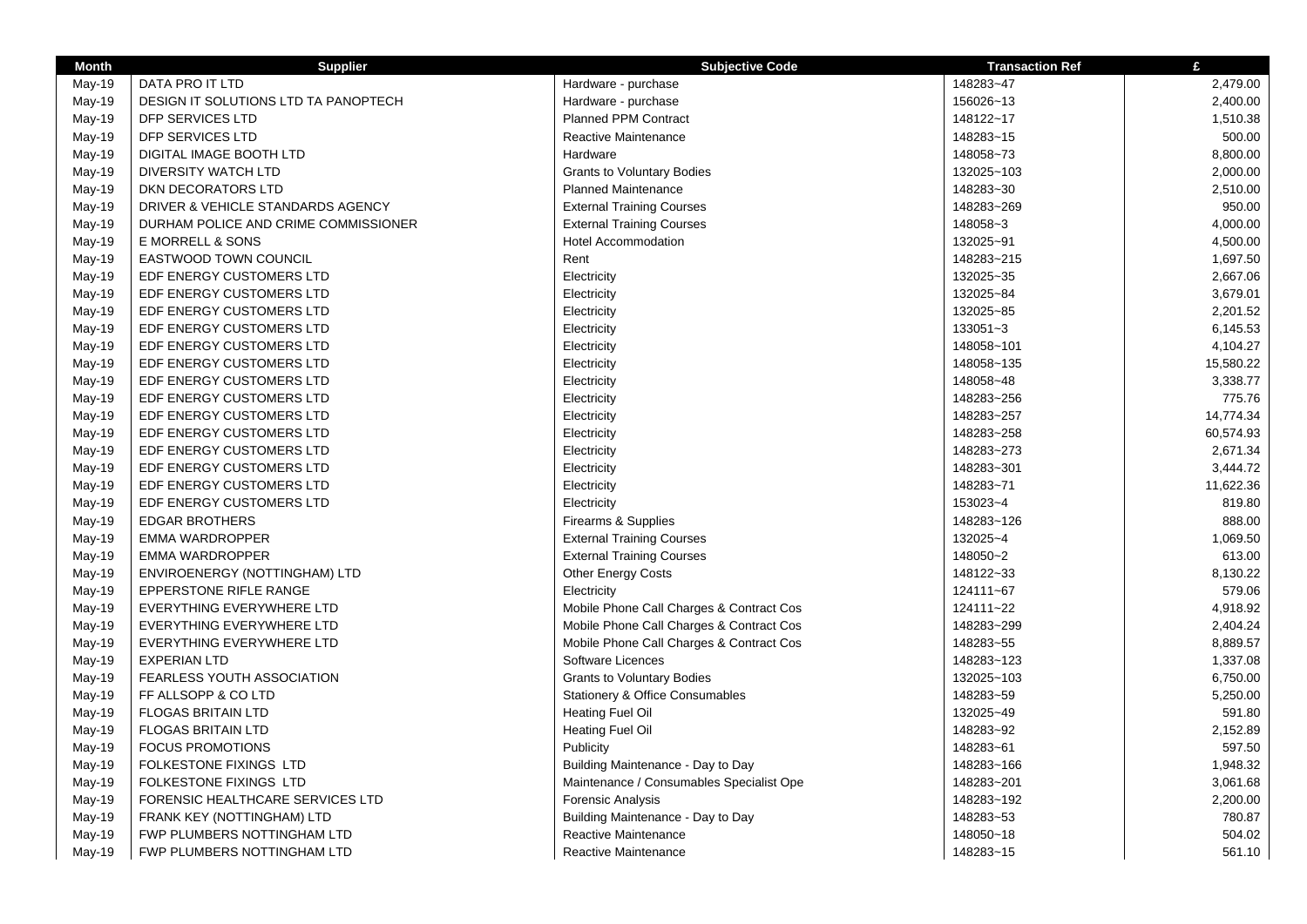| <b>Month</b> | <b>Supplier</b>                            | <b>Subjective Code</b>                                  | <b>Transaction Ref</b> | £            |
|--------------|--------------------------------------------|---------------------------------------------------------|------------------------|--------------|
| May-19       | GARETH EVANS T/A REACTIVE SUSPENSION       | <b>External Training Courses</b>                        | 132025~4               | 1,733.34     |
| May-19       | <b>GEDLING BOROUGH COUNCIL</b>             | <b>Business rates</b>                                   | 148283~250             | 115,920.00   |
| May-19       | <b>GEDLING BOROUGH COUNCIL</b>             | Rent                                                    | 156026~41              | 7,875.00     |
| May-19       | <b>GEMSTONE SURFACES LTD</b>               | Reactive Maintenance                                    | 148283~18              | 3,073.67     |
| May-19       | <b>GEO HANSON &amp; SONS HUCKNALL LTD</b>  | Reactive Maintenance                                    | 148058~11              | 554.02       |
| May-19       | <b>GIVE AS YOU EARN</b>                    | Pay Related Transactions                                | 133051~7               | 9,991.80     |
| May-19       | <b>GIVE AS YOU EARN</b>                    | Pay Related Transactions                                | 148283~281             | 941.76       |
| May-19       | <b>GIVE AS YOU EARN</b>                    | Pay Related Transactions                                | 148283~290             | 1,000.50     |
| May-19       | GIVE AS YOU EARN                           | Pay Related Transactions                                | 148283~291             | 9,734.40     |
| May-19       | GMB (MIDLANDS & EAST COAST)                | Pay Related Transactions                                | 132159~21              | 2,460.56     |
| May-19       | GMB (MIDLANDS & EAST COAST)                | Pay Related Transactions                                | 148283~312             | 2,501.66     |
| May-19       | <b>GMK LTD</b>                             | Firearms & Supplies                                     | 132066~16              | 4,556.00     |
| May-19       | <b>GMK LTD</b>                             | Firearms & Supplies                                     | 148283~75              | 1,340.00     |
| May-19       | <b>GO 2 TELECOM LTD</b>                    | Other Voice & Data                                      | 148058~105             | 794.20       |
| May-19       | HANDS FREE COMPUTING LTD                   | <b>External Training Courses</b>                        | 148061~2               | 2,080.00     |
| May-19       | HANSON ANIMAL DOCTOR LTD                   | Stray Animals (maintenance costs)                       | 156026~35              | 5,887.14     |
| May-19       | <b>HCL TECHNOLOGIES UK LTD</b>             | <b>Systems Development</b>                              | 148283~87              | 6,354.00     |
| May-19       | <b>HEATH LAMBERT LTD</b>                   | Brokers & Claim Handling Fees                           | 132025~100             | 3,990.00     |
| May-19       | <b>HEATH LAMBERT LTD</b>                   | <b>Property Related</b>                                 | 148283~225             | 3,299.37     |
| May-19       | <b>HETTY'S</b>                             | <b>Grants to Voluntary Bodies</b>                       | 132025~103             | 4,700.00     |
| May-19       | HIGH ACCESS-ABILITY LTD                    | <b>Planned Maintenance</b>                              | 148283~37              | 1,900.00     |
| May-19       | HILTON BODILL (CONSTRUCTION) LTD           | <b>Building Works - Main Contract</b>                   | 148058~98              | 2,642.95     |
| May-19       | HM REVENUE & CUSTOMS                       | Apprentice Levy                                         | 148283~193             | 47,671.00    |
| May-19       | HM REVENUE & CUSTOMS                       | Pay Related Transactions                                | 148283~194             | 24,702.84    |
| May-19       | HM REVENUE & CUSTOMS                       | Pay Related Transactions                                | 148283~195             | 1,011,623.25 |
| May-19       | HM REVENUE & CUSTOMS                       | Pay Related Transactions                                | 148283~196             | 858,252.97   |
| May-19       | HM REVENUE & CUSTOMS                       | Pay Related Transactions                                | 148283~197             | 15,340.00    |
| May-19       | HM REVENUE & CUSTOMS                       | Pay Related Transactions                                | 148283~198             | 1,118,325.71 |
| May-19       | <b>ICE WATCH LTD</b>                       | Gritting                                                | 148283~185             | 960.00       |
| May-19       | <b>IMARA</b>                               | Other PA Grants                                         | 132159~9               | 60,985.78    |
| May-19       | INCOM TELECOMMUNICATIONS                   | Minor Systems                                           | 148058~78              | 3,150.00     |
| May-19       | INTEGRITAS GLOBAL CONSULTANCY LTD          | <b>External Training Courses</b>                        | 156026~1               | 14,400.00    |
| May-19       | <b>IRON MOUNTAIN (UK) LTD</b>              | Storage                                                 | 124111~42              | 9,424.20     |
| May-19       | <b>ISAS</b>                                | Other PA Grants                                         | 148283~265             | 91,898.00    |
| May-19       | J & S ACCESSORIES LTD                      | <b>Crime Prevention Equipment</b>                       | 148283~151             | 579.96       |
| May-19       | JACKSON LIFT SERVICES LTD                  | Reactive Maintenance                                    | 124111~6               | 15,533.00    |
| May-19       | JAMES BOYLAN SAFETY (NI) LTD T/A JBS GROUP | Furniture                                               | 148283~67              | 1,550.00     |
|              | KONICA MINOLTA BUSINESS SOLUTIONS (UK) LTD |                                                         | 132025~66              | 5,709.87     |
| May-19       | <b>LABWASTE LTD</b>                        | Photocopier Machines - Running Costs<br>Hazardous Waste | 124111~38              | 1,950.00     |
| May-19       |                                            |                                                         | 124111~1               | 1,512.00     |
| May-19       | LANGLEY MILL CONTRACT FLOORING LTD         | Building Works - Main Contract                          |                        |              |
| May-19       | <b>LINDUM GROUP</b>                        | Building Works - Main Contract                          | 132066~27              | 94,904.71    |
| May-19       | <b>LINDUM GROUP</b>                        | <b>Building Works - Main Contract</b>                   | 148283~108             | 104,916.85   |
| May-19       | <b>LINDUM GROUP</b>                        | <b>Building Works - Main Contract</b>                   | 156026~4<br>156026~54  | 2,307.49     |
| May-19       | LINK TREASURY SERVICES LTD                 | <b>Treasury Costs</b>                                   |                        | 5,175.00     |
| May-19       | <b>MACOI LTD</b>                           | Furniture                                               | 132159~3               | 3,052.66     |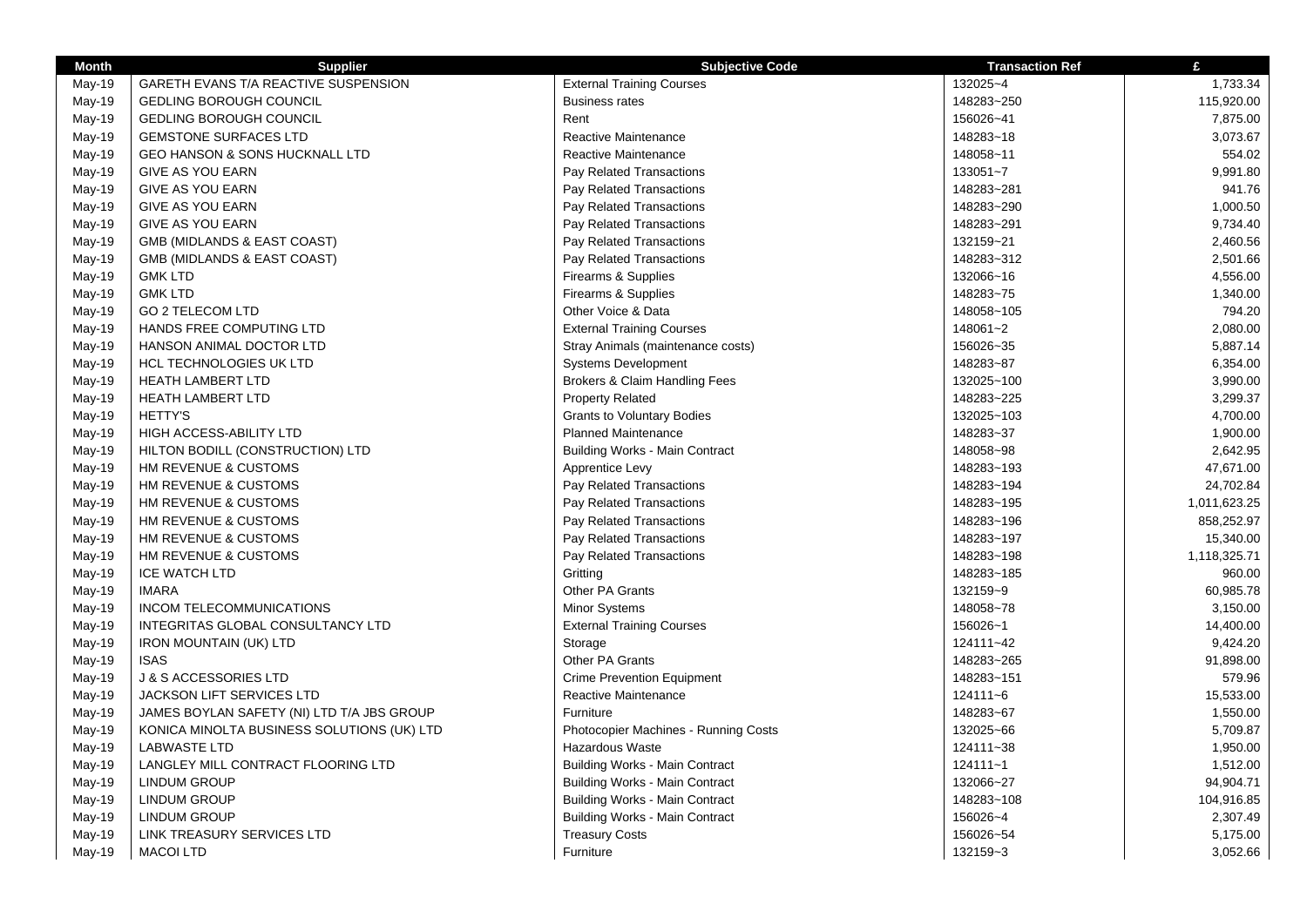| <b>Month</b> | <b>Supplier</b>                                  | <b>Subjective Code</b>                     | <b>Transaction Ref</b> | £            |
|--------------|--------------------------------------------------|--------------------------------------------|------------------------|--------------|
| May-19       | <b>MACOI LTD</b>                                 | Furniture                                  | 148058~120             | 3,256.32     |
| May-19       | <b>MACOI LTD</b>                                 | Furniture                                  | 148058~47              | 674.81       |
| May-19       | <b>MACOI LTD</b>                                 | Furniture                                  | 148122~3               | 1,007.38     |
| May-19       | <b>MACOI LTD</b>                                 | Furniture                                  | 148283~22              | 2,229.72     |
| May-19       | <b>MACOI LTD</b>                                 | Furniture                                  | 148283~67              | 4,713.09     |
| May-19       | <b>MACOI LTD</b>                                 | Furniture                                  | 156026~21              | 1,824.00     |
| May-19       | MANSFIELD DISTRICT COUNCIL                       | Rent                                       | 132025~70              | 5,092.50     |
| May-19       | MANSFIELD TOWN 1861 LTD                          | <b>Corporate Hospitality</b>               | 132025~60              | 1,500.00     |
| May-19       | MD5 LTD                                          | Other IT Costs                             | 148283~146             | 1,875.00     |
| May-19       | MITIE GROUP PLC                                  | Police Surgeons / Clinicians               | 156026~34              | 84,907.52    |
| May-19       | <b>MOJATU FOUNDATION</b>                         | <b>Grants to Voluntary Bodies</b>          | 124111~68              | 21,513.00    |
| May-19       | MUTUAL VENTURES LTD                              | <b>Professional Fees</b>                   | 148283~70              | 6,128.35     |
| May-19       | NBC ENVIRONMENT LTD                              | Pest Control                               | 148283~121             | 4,650.00     |
| May-19       | <b>NCC PENSION FUND</b>                          | Pay Related Transactions                   | 148283~275             | 382,492.90   |
| May-19       | <b>NCC PENSION FUND</b>                          | Pay Related Transactions                   | 148283~276             | 183,854.65   |
| May-19       | <b>NCC PENSION FUND</b>                          | Pension Strain                             | 132025~76              | 21,794.43    |
| May-19       | <b>NEOLOGY UK LTD</b>                            | Hardware                                   | 148283~102             | 27,967.23    |
| May-19       | NEOPOST LTD                                      | <b>Stationery &amp; Office Consumables</b> | 148029~10              | 9,000.00     |
| May-19       | NO 1 COPPERPOT CREDIT UNION                      | Pay Related Transactions                   | 132159~20              | 4,867.58     |
| May-19       | NO 1 COPPERPOT CREDIT UNION                      | Pay Related Transactions                   | 148283~284             | 28,292.70    |
| May-19       | NOTTINGHAM CITY COUNCIL                          | <b>Fixtures &amp; Fittings</b>             | 156026~14              | 784.00       |
| May-19       | NOTTINGHAM CITY COUNCIL                          | Other PA Grants                            | 132025~104             | 161,460.00   |
| May-19       | NOTTINGHAM MENCAP                                | <b>Grants to Voluntary Bodies</b>          | 133051~9               | 11,250.00    |
| May-19       | NOTTINGHAM WOMEN'S CENTRE                        | <b>Grants to Voluntary Bodies</b>          | 132025~103             | 24,077.00    |
| May-19       | NOTTINGHAMSHIRE COUNTY COUNCIL                   | Other PA Grants                            | 132025~104             | 492,247.00   |
| May-19       | NOTTINGHAMSHIRE COUNTY COUNCIL                   | <b>Other Partnerships</b>                  | 148283~41              | 129,689.00   |
| May-19       | NOTTINGHAMSHIRE NEIGHBOURHOOD WATCH              | <b>Grants to Voluntary Bodies</b>          | 148283~263             | 7,000.00     |
| May-19       | NOTTINGHAMSHIRE NEIGHBOURHOOD WATCH              | <b>Grants to Voluntary Bodies</b>          | 156026~65              | 7,000.00     |
| May-19       | NOTTS POLICE BENEVOLENT FUND                     | Pay Related Transactions                   | 148283~282             | 3,052.00     |
| May-19       | NOTTS POLICE FEDERATION FUND                     | Pay Related Transactions                   | 132159~17              | 1,965.16     |
| May-19       | NOTTS POLICE FEDERATION FUND                     | Pay Related Transactions                   | 148283~288             | 36,102.37    |
| May-19       | NOTTS POLICE FEDERATION FUND                     | Pay Related Transactions                   | 148283~289             | 40,792.25    |
| May-19       | NOTTS POLICE SPORTS & SOCIAL CLUB                | Pay Related Transactions                   | 148283~292             | 3,595.00     |
| May-19       | NOTTS POLICE SPORTS & SOCIAL CLUB                | Pay Related Transactions                   | 148283~293             | 3,109.61     |
| May-19       | NRA ROOFING & FLOORING SERVICES LTD              | <b>Planned Maintenance</b>                 | 148058~40              | 1,540.00     |
| May-19       | <b>NSEP CIC</b>                                  | Software Licences                          | 132025~97              | 72,058.00    |
| May-19       | ORACLE CORPORATION UK LTD                        | Software Licences                          | 148058~61              | 37,926.34    |
| May-19       | PERFECT CIRCLE JV LTD                            | Fees - Other                               | 148283~122             | 1,577.37     |
| May-19       | PERFECT CIRCLE JV LTD                            | Fees - Statutory                           | 148283~24              | 68,377.95    |
| May-19       | PERFECT CIRCLE JV LTD                            | Fees - Statutory                           | 148283~95              | 18,088.89    |
| May-19       | PERSONNEL HYGIENE SERVICES LTD                   | <b>Clinical Waste</b>                      | 132025~86              | 2,343.07     |
| May-19       | PITNEY BOWES                                     | Postage Costs                              | 148283~178             | 2,011.00     |
| May-19       | POLICE AND CRIME COMMISSIONER FOR CHESHIRE       | Collaboration service                      | 148283~253             | 1,135,762.74 |
|              | POLICE AND CRIME COMMISSIONER FOR KENT           | <b>External Training Courses</b>           | 148283~9               | 4,430.00     |
| May-19       |                                                  |                                            | 148283~246             |              |
| May-19       | POLICE AND CRIME COMMISSIONER FOR LEICESTERSHIRE | Collaboration service                      |                        | 295,407.99   |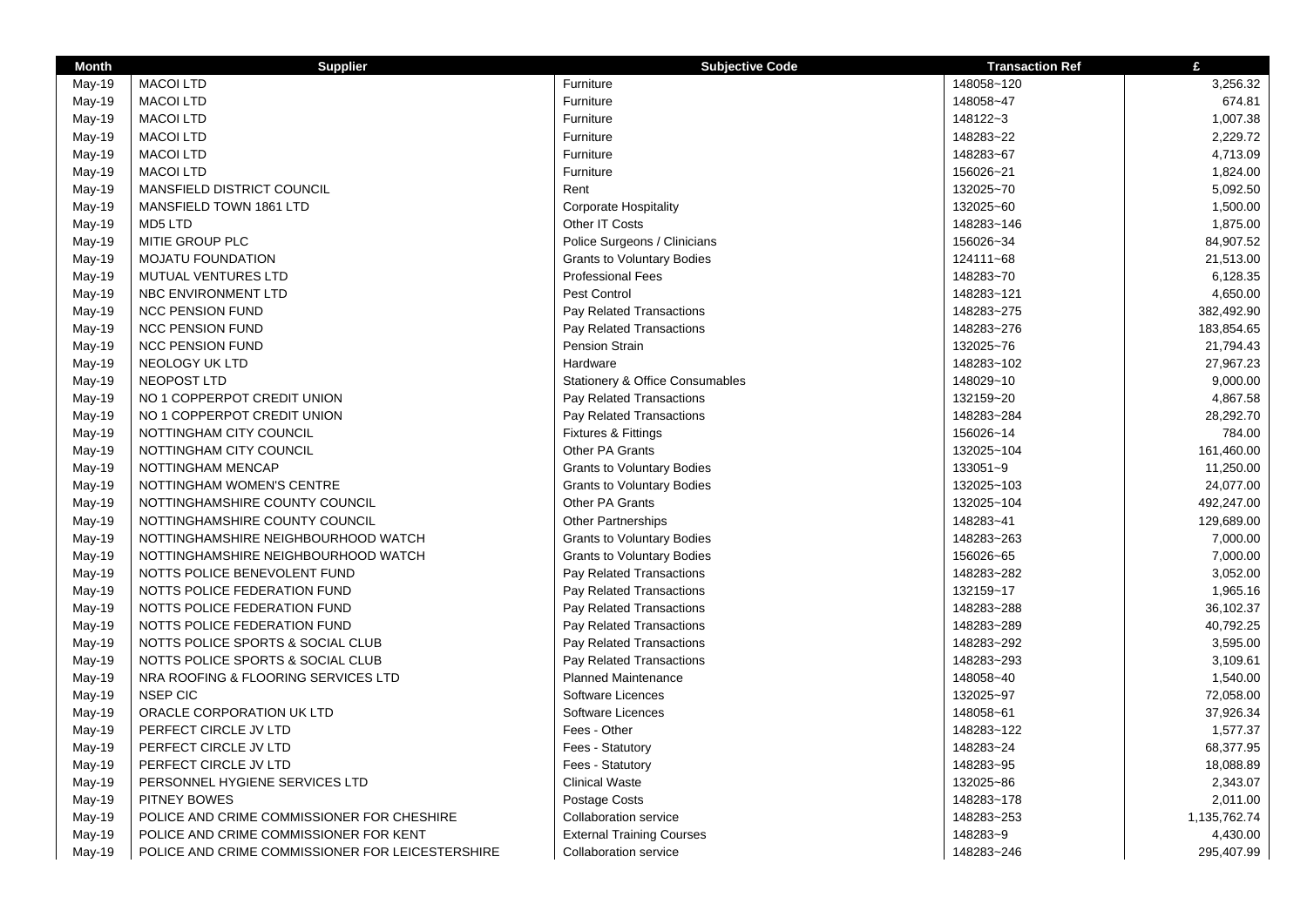| <b>Month</b> | <b>Supplier</b>                                  | <b>Subjective Code</b>                      | <b>Transaction Ref</b> | £         |
|--------------|--------------------------------------------------|---------------------------------------------|------------------------|-----------|
| May-19       | POLICE AND CRIME COMMISSIONER FOR LEICESTERSHIRE | <b>External Training Courses</b>            | 148122~20              | 1,575.00  |
| May-19       | POLICE AND CRIME COMMISSIONER FOR LEICESTERSHIRE | <b>Network Services</b>                     | 148283~101             | 10,000.00 |
| May-19       | POLICE MUTUAL ASSURANCE SOCIETY                  | Pay Related Transactions                    | 132159~18              | 5,147.20  |
| May-19       | POLICE MUTUAL ASSURANCE SOCIETY                  | Pay Related Transactions                    | 148283~287             | 63,926.30 |
| May-19       | POSTURITE (UK) LTD                               | Furniture                                   | 148283~22              | 608.34    |
| May-19       | PRAECEDO BUSINESS SOLUTIONS LTD                  | <b>Consultants Fees</b>                     | 148283~133             | 13,900.00 |
| May-19       | PRIMARY CARE COMMISSIONING CIC                   | <b>Hotel Accommodation</b>                  | 148283~81              | 1,192.00  |
| May-19       | PRIMETAKE LTD                                    | Firearms & Supplies                         | 132025~36              | 3,600.00  |
| May-19       | PROMAT ID LTD T/A C J SERVICES                   | Hardware - purchase                         | 132025~25              | 50,615.00 |
| May-19       | PRUDENTIAL                                       | Pay Related Transactions                    | 132159~23              | 5,216.86  |
| May-19       | PRUDENTIAL                                       | Pay Related Transactions                    | 148283~311             | 4,964.86  |
| May-19       | RELIANCE HIGH TECH LTD                           | Reactive Maintenance                        | 148058~36              | 652.65    |
| May-19       | RELIANCE HIGH TECH LTD                           | <b>Reactive Maintenance</b>                 | 148058~91              | 513.75    |
| May-19       | RELIANCE HIGH TECH LTD                           | <b>Reactive Maintenance</b>                 | 148283~18              | 505.75    |
| May-19       | RELIANCE HIGH TECH LTD                           | Reactive Maintenance                        | 148283~20              | 1,954.35  |
| May-19       | REVEAL MEDIA LTD                                 | <b>Photographic Materials</b>               | 148283~220             | 9,074.00  |
| May-19       | <b>RICOH UK LTD</b>                              | Other IT Costs                              | 148058~81              | 842.00    |
| May-19       | <b>RICOH UK LTD</b>                              | <b>Photocopier Machines - Running Costs</b> | 148029~9               | 8,723.48  |
| May-19       | <b>RICOH UK LTD</b>                              | Photocopier Machines - Running Costs        | 148122~22              | 10,181.89 |
| May-19       | <b>RICOH UK LTD</b>                              | <b>Photocopier Machines - Running Costs</b> | 148283~134             | 31,642.92 |
| May-19       | <b>RICOH UK LTD</b>                              | Photocopier Machines - Running Costs        | 156026~33              | 10,970.28 |
| May-19       | ROBERT MURDOCH                                   | <b>Planned Maintenance</b>                  | 148122~4               | 620.00    |
| May-19       | ROYAL MAIL GROUP PLC                             | <b>Postage Costs</b>                        | 132025~51              | 2,161.32  |
| May-19       | ROYAL MAIL GROUP PLC                             | Postage Costs                               | 148058~134             | 2,658.35  |
| May-19       | ROYAL MAIL GROUP PLC                             | <b>Postage Costs</b>                        | 148283~6               | 1,439.73  |
| May-19       | ROYAL MAIL GROUP PLC                             | Postage Costs                               | 148283~98              | 24,830.24 |
| May-19       | SAFARILAND UK LTD                                | Clothing & Uniforms                         | 124111~17              | 1,777.46  |
| May-19       | <b>SECOND ELEMENT LTD</b>                        | <b>Annual Servicing</b>                     | 124111~31              | 4,333.34  |
| May-19       | <b>SEPURA LTD</b>                                | Hardware - purchase                         | 124111~19              | 1,200.00  |
| May-19       | <b>SEPURA LTD</b>                                | Hardware - purchase                         | 148283~47              | 2,160.00  |
| May-19       | <b>SHRED STATION LTD</b>                         | <b>Confidential Waste</b>                   | 148058~27              | 600.00    |
| May-19       | SIEMENS MOBILITY LTD                             | Hardware - maintenance                      | 148283~63              | 938.93    |
| May-19       | SLATER ELECTRICAL SERVICES LTD                   | <b>Planned PPM Contract</b>                 | 148283~38              | 6,248.76  |
| May-19       | SLATER ELECTRICAL SERVICES LTD                   | Reactive Maintenance                        | 148058~122             | 743.63    |
| May-19       | SMARTDESK SYSTEMS LTD T/A TGS SERVICES (UK) LTD  | <b>Systems Development</b>                  | 148283~87              | 650.00    |
| May-19       | SOFTWARE BOX LTD                                 | Hardware - purchase                         | 148283~47              | 7,294.34  |
| May-19       | SOFTWARE BOX LTD                                 | Software Licences                           | 148058~61              | 10,306.00 |
| May-19       | SOFTWARE BOX LTD                                 | Software Licences                           | 148283~85              | 7,230.50  |
| May-19       | SOFTWARE BOX LTD                                 | <b>Systems Development</b>                  | 148283~87              | 1,106.82  |
| May-19       | SPECIALIST COMPUTER CENTRES PLC                  | Hardware - purchase                         | 132025~90              | 4,805.80  |
| May-19       | SPECIALIST COMPUTER CENTRES PLC                  | Hardware - purchase                         | 148283~206             | 13,091.74 |
| May-19       | SPECIALIST COMPUTER CENTRES PLC                  | Other IT Costs                              | 148122~24              | 4,543.50  |
| May-19       | SPOCE PROJECT MANAGEMENT LTD                     | <b>External Training Courses</b>            | 148283~9               | 799.00    |
| May-19       | SSL247 LTD                                       | Hardware - purchase                         | 148058~130             | 1,743.00  |
| May-19       | <b>STANDARD LIFE</b>                             | <b>Pay Related Transactions</b>             | 148283~294             | 541.00    |
|              |                                                  |                                             |                        |           |